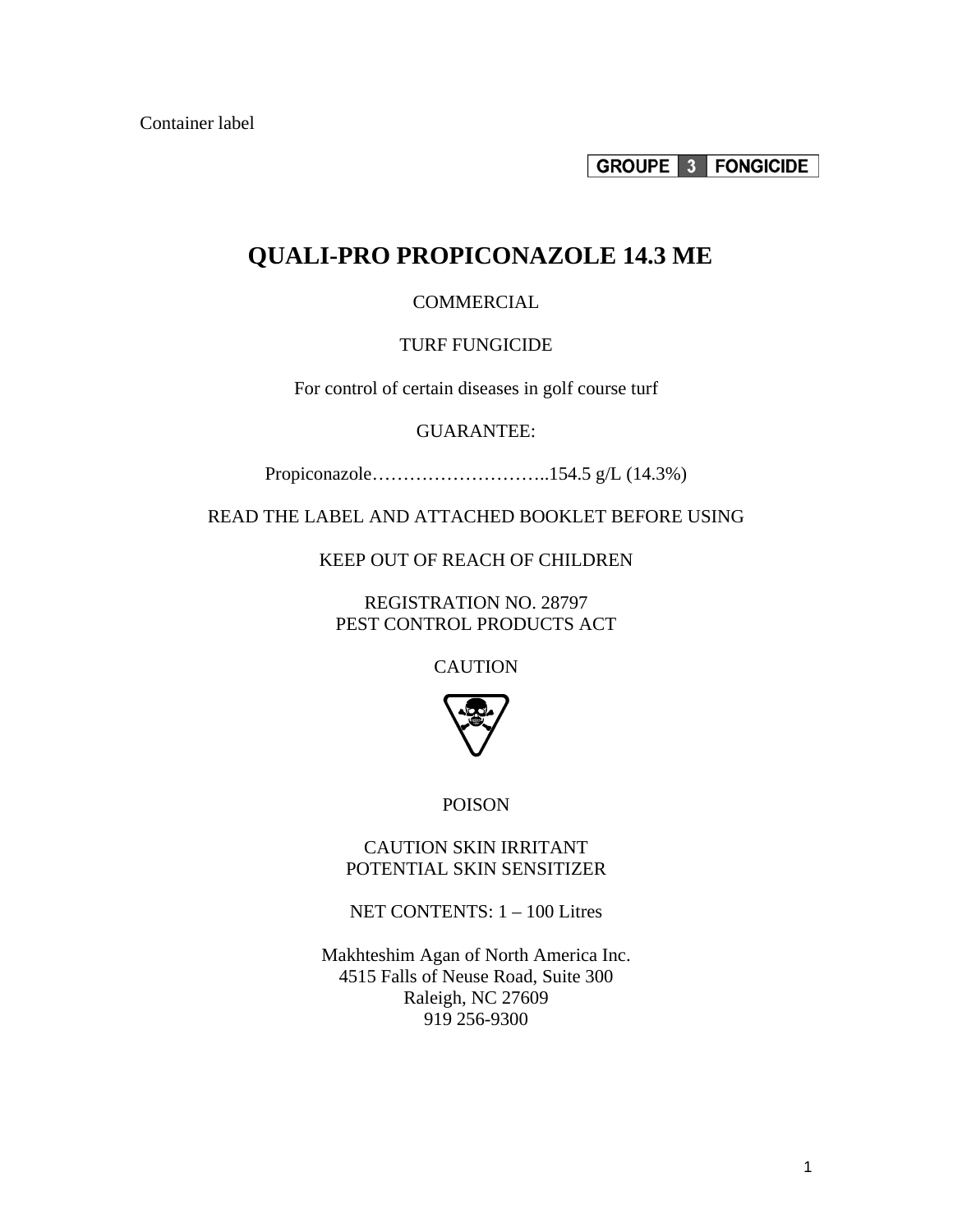### **PRECAUTIONS**

- KEEP OUT OF THE REACH OF CHILDREN.
- KEEP PEOPLE OFF TREATED AREA UNTIL FOLIAGE IS DRY.
- Avoid breathing mist or vapours.
- Harmful if swallowed, inhaled or absorbed through the skin.
- May irritate the skin. Avoid contact with skin
- Potential skin sensitizer
- Wear chemical resistant coveralls over long sleeved shirt, long pants and chemical resistant (neoprene) gloves during, mixing, loading, application, clean up and repair. Do not use leather or cloth gloves. Rinse gloves with soap and water before removal and wash hands."
- Do not eat, drink or smoke during application; wash hands and face thoroughly immediately following each application of this product.
- Immediately wash off accidental splashes of the concentrate or spray mixture from skin, clothing and eyes.
- After work, change clothing and wash entire body thoroughly.
- Wash contaminated clothes separately from other laundry before reuse.
- Do not contaminate food or feed.
- Do not graze livestock on treated areas.
- Do not feed clippings from treated areas to livestock or poultry.
- This pesticide is toxic to fish and other aquatic organisms. Do not spray any body of water by direct application, drift or by cleaning and rinsing spray equipment.
- Do not use or store near heat or open flame.

## DO NOT APPLY BY AIR.

#### **FIRST AID**

#### IF SWALLOWED:

Call a poison control centre or doctor immediately for treatment advice. Have person sip a glass of water if able to swallow. Do not induce vomiting unless told to do so by a poison control centre or doctor. Do not give anything by mouth to an unconscious person.

#### IF ON SKIN/CLOTHING:

Take off contaminated clothing. Rinse skin immediately with plenty of water for 15-20 minutes. Call a poison control centre or doctor for treatment advice.

#### IF IN EYES:

Hold eye open and rinse slowly and gently with water for 15-20 minutes. Remove contact lenses, if present, after the first 5 minutes, then continue rinsing eye. Call a poison control centre or doctor for treatment advice.

#### IF INHALED:

Move person to fresh air. If person is not breathing, call 911 or an ambulance, then give artificial respiration, preferably mouth-to-mouth if possible.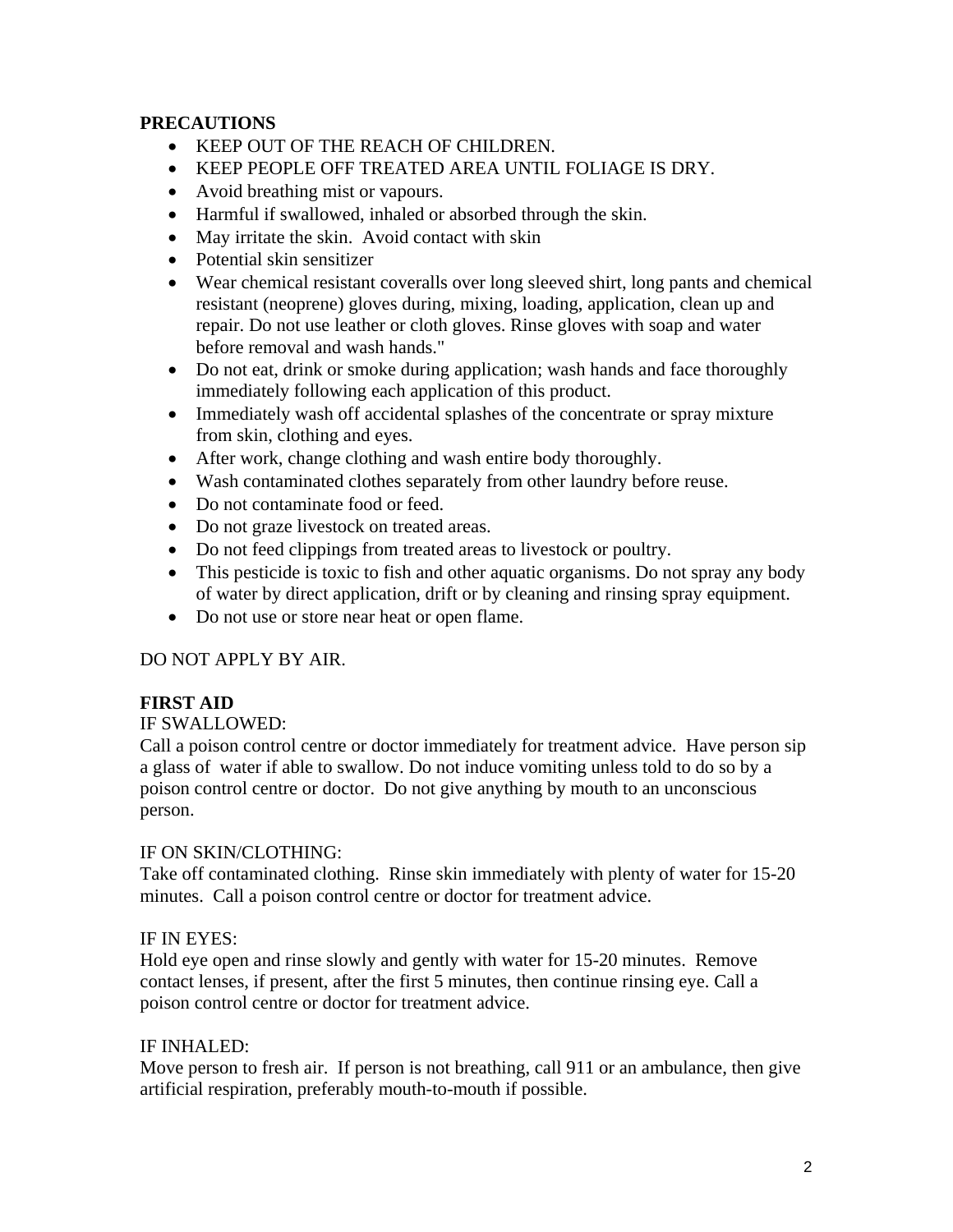Take the container label or product name and Pest Control Product Registration Number with you when seeking medical attention.

## **TOXICOLOGICAL INFORMATION**

Note to Physician: If ingested, induce emesis or lavage stomach. There is no specific antidote for this product. Treat symptomatically.

### **ENVIRONMENTAL HAZARDS**: Toxic to aquatic organisms.

## **STORAGE**

- Do not use or store near heat or open flame.
- Keep from freezing.
- Store in original container in a secured, dry storage area.
- Store the tightly closed container away from seeds, fertilizers, plants and foodstuffs.
- Prevent cross contamination with other pesticides.

## **DISPOSAL**

For recyclable containers: Do not reuse this container for any purpose. This is a recyclable container, and is to be disposed of at a container collection site. Contact your local distributor/dealer or municipality for the location of the nearest collection site. Before taking the container to the collection site:

1. Triple- or pressure-rinse the empty container. Add the rinsings to the spray mixture in the tank.

2. Make the empty, rinsed container unsuitable for further use.

If there is no container collection site in your area, dispose of the container in accordance with provincial requirements.

For information on disposal of unused, unwanted product, contact the manufacturer or the provincial regulatory agency. Contact the manufacturer and the provincial regulatory agency in case of a spill, and for clean up of spills.

For refillable containers: For disposal, this container may be returned to the point of purchase (distributor/dealer). It must be refilled by the distributor/dealer with the same product. Do not use this container for any other purpose.

**NOTICE TO USER:** This pest control product is to be used only in accordance with the directions on the label. It is an offence under the *Pest Control Products Act* to use this product in a way that is inconsistent with the directions on the label. The user assumes the risk to persons or property that arises from any such use of this product.

#### **IN CASE OF EMERGENCY INVOLVING A MAJOR SPILL, FIRE OR POISONING CALL COLLECT 1-919-256-9300**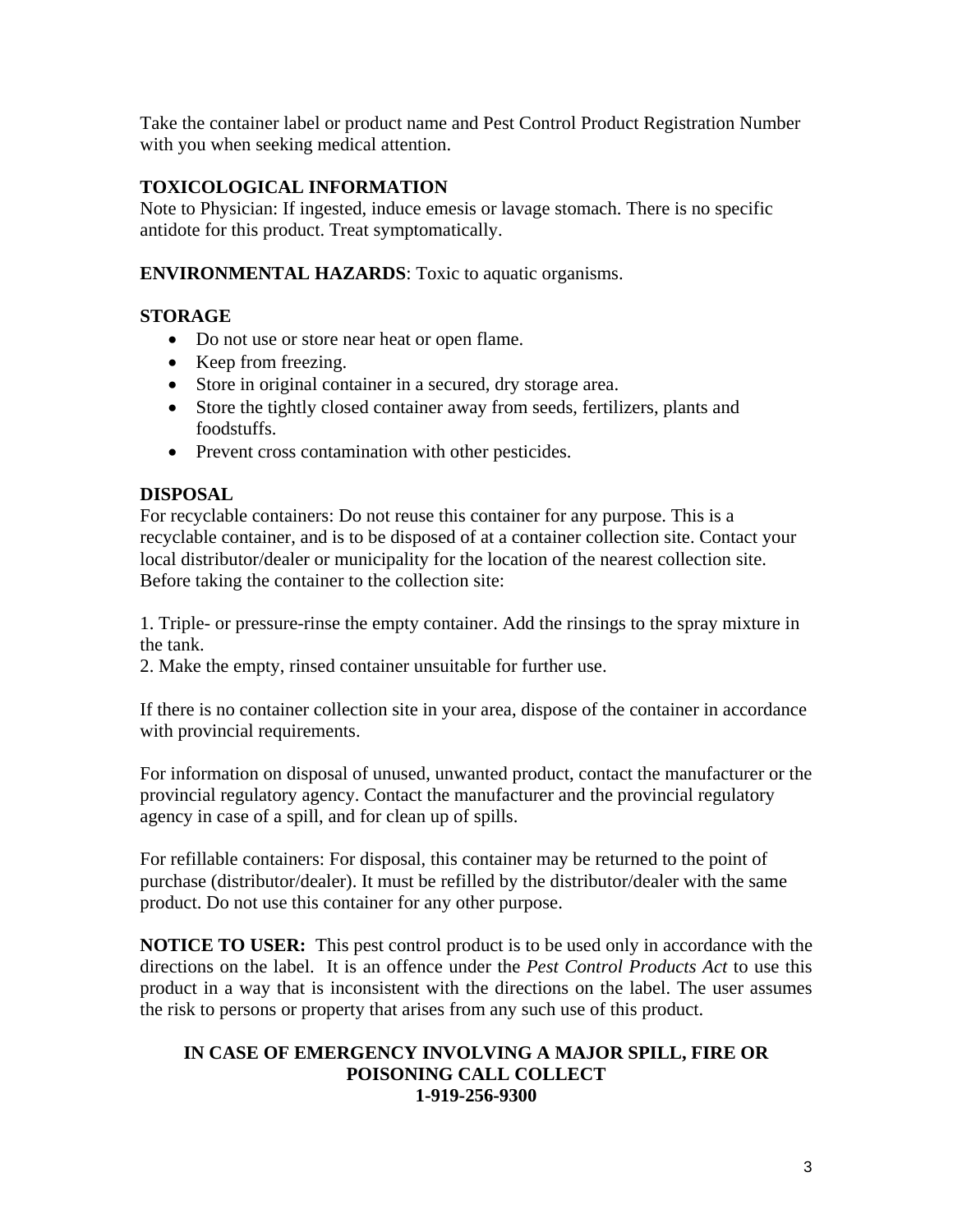# **QUALIPRO PROPICONAZOLE 14.3 ME**

#### COMMERCIAL

#### TURF FUNGICIDE

For control of certain diseases in golf course turf

GUARANTEE:

Propiconazole………………………..154.5 g/L (14.3%)

READ THE LABEL BEFORE USING

KEEP OUT OF REACH OF CHILDREN

REGISTRATION NO. 28797 PEST CONTROL PRODUCTS ACT

**CAUTION** 



POISON

CAUTION SKIN IRRITANT POTENTIAL SKIN SENSITIZER

Net Contents: 1 – 100 Litres

Makhteshim Agan of North America Inc. 4515 Falls of Neuse Road, Suite 300 Raleigh, NC 27609 919 256-9300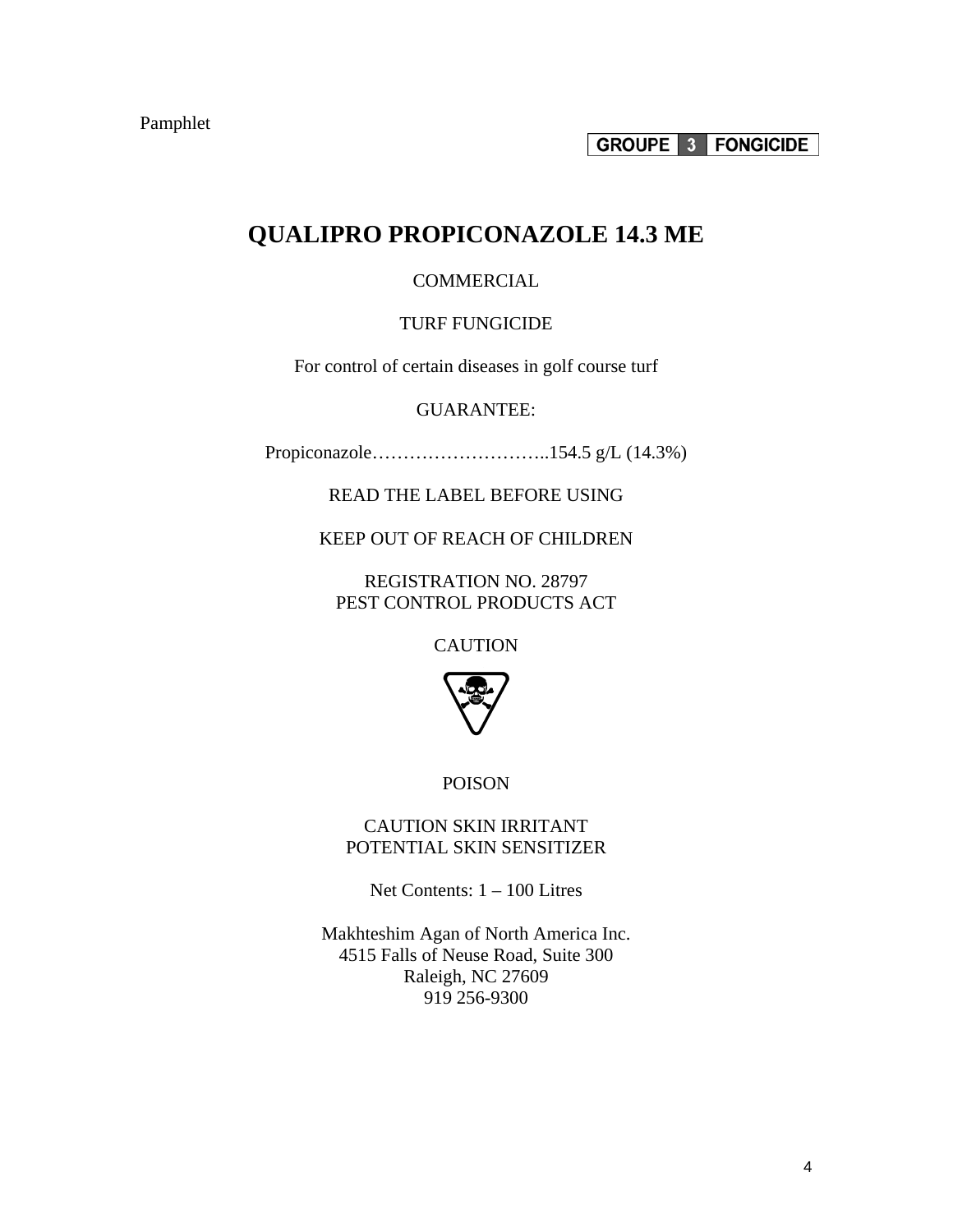### **PRECAUTIONS**

- KEEP OUT OF THE REACH OF CHILDREN.
- KEEP PEOPLE OFF TREATED AREA UNTIL FOLIAGE IS DRY.
- Avoid breathing mist or vapours.
- Harmful if swallowed, inhaled or absorbed through the skin.
- May irritate the skin. Avoid contact with skin
- Potential skin sensitizer
- Wear chemical resistant coveralls over long sleeved shirt, long pants and chemical resistant (neoprene) gloves during, mixing, loading, application, clean up and repair. Do not use leather or cloth gloves. Rinse gloves with soap and water before removal and wash hands."
- Do not eat, drink or smoke during application; wash hands and face thoroughly immediately following each application of this product.
- Immediately wash off accidental splashes of the concentrate or spray mixture from skin, clothing and eyes.
- After work, change clothing and wash entire body thoroughly.
- Wash contaminated clothes separately from other laundry before reuse.
- Do not contaminate food or feed.
- Do not graze livestock on treated areas.
- Do not feed clippings from treated areas to livestock or poultry.
- This pesticide is toxic to fish and other aquatic organisms. Do not spray any body of water by direct application, drift or by cleaning and rinsing spray equipment.
- Do not use or store near heat or open flame.

## DO NOT APPLY BY AIR.

#### **FIRST AID**

#### IF SWALLOWED:

Call a poison control centre or doctor immediately for treatment advice. Have person sip a glass of water if able to swallow. Do not induce vomiting unless told to do so by a poison control centre or doctor. Do not give anything by mouth to an unconscious person.

#### IF ON SKIN/CLOTHING:

Take off contaminated clothing. Rinse skin immediately with plenty of water for 15-20 minutes. Call a poison control centre or doctor for treatment advice.

#### IF IN EYES:

Hold eye open and rinse slowly and gently with water for 15-20 minutes. Remove contact lenses, if present, after the first 5 minutes, then continue rinsing eye. Call a poison control centre or doctor for treatment advice.

#### IF INHALED:

Move person to fresh air. If person is not breathing, call 911 or an ambulance, then give artificial respiration, preferably mouth-to-mouth if possible.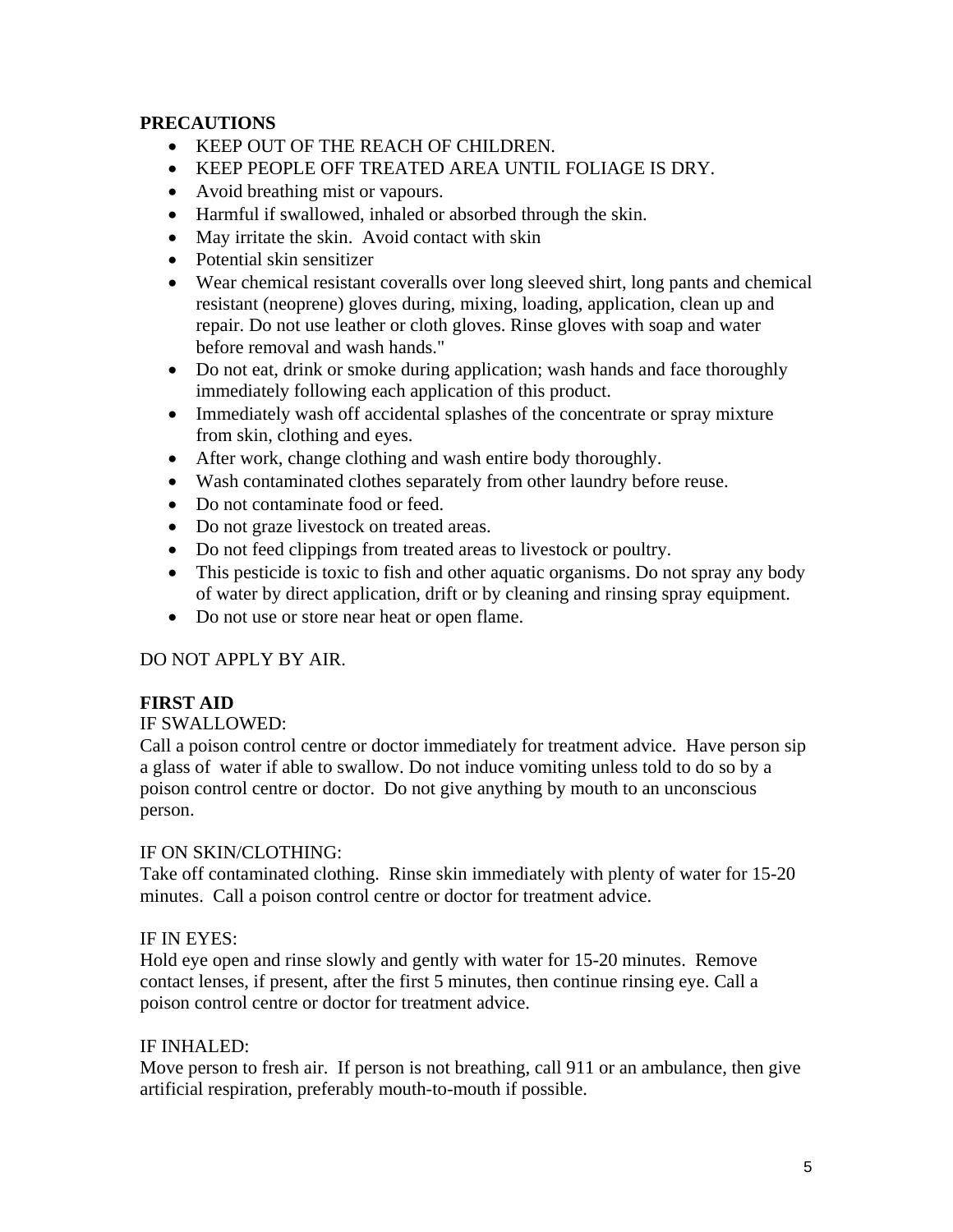Take the container label or product name and Pest Control Product Registration Number with you when seeking medical attention.

## **TOXICOLOGICAL INFORMATION**

Note to Physician: If ingested, induce emesis or lavage stomach. There is no specific antidote for this product. Treat symptomatically.

### **ENVIRONMENTAL HAZARDS**: Toxic to aquatic organisms.

## **STORAGE**

- Do not use or store near heat or open flame.
- Keep from freezing.
- Store in original container in a secured, dry storage area.
- Store the tightly closed container away from seeds, fertilizers, plants and foodstuffs.
- Prevent cross contamination with other pesticides.

## **DISPOSAL**

For recyclable containers: Do not reuse this container for any purpose. This is a recyclable container, and is to be disposed of at a container collection site. Contact your local distributor/dealer or municipality for the location of the nearest collection site. Before taking the container to the collection site:

1. Triple- or pressure-rinse the empty container. Add the rinsings to the spray mixture in the tank.

2. Make the empty, rinsed container unsuitable for further use.

If there is no container collection site in your area, dispose of the container in accordance with provincial requirements.

For information on disposal of unused, unwanted product, contact the manufacturer or the provincial regulatory agency. Contact the manufacturer and the provincial regulatory agency in case of a spill, and for clean up of spills.

For refillable containers: For disposal, this container may be returned to the point of purchase (distributor/dealer). It must be refilled by the distributor/dealer with the same product. Do not use this container for any other purpose.

**NOTICE TO USER:** This pest control product is to be used only in accordance with the directions on the label. It is an offence under the *Pest Control Products Act* to use this product in a way that is inconsistent with the directions on the label. The user assumes the risk to persons or property that arises from any such use of this product.

#### **IN CASE OF EMERGENCY INVOLVING A MAJOR SPILL, FIRE OR POISONING CALL COLLECT 1-919-256-9300**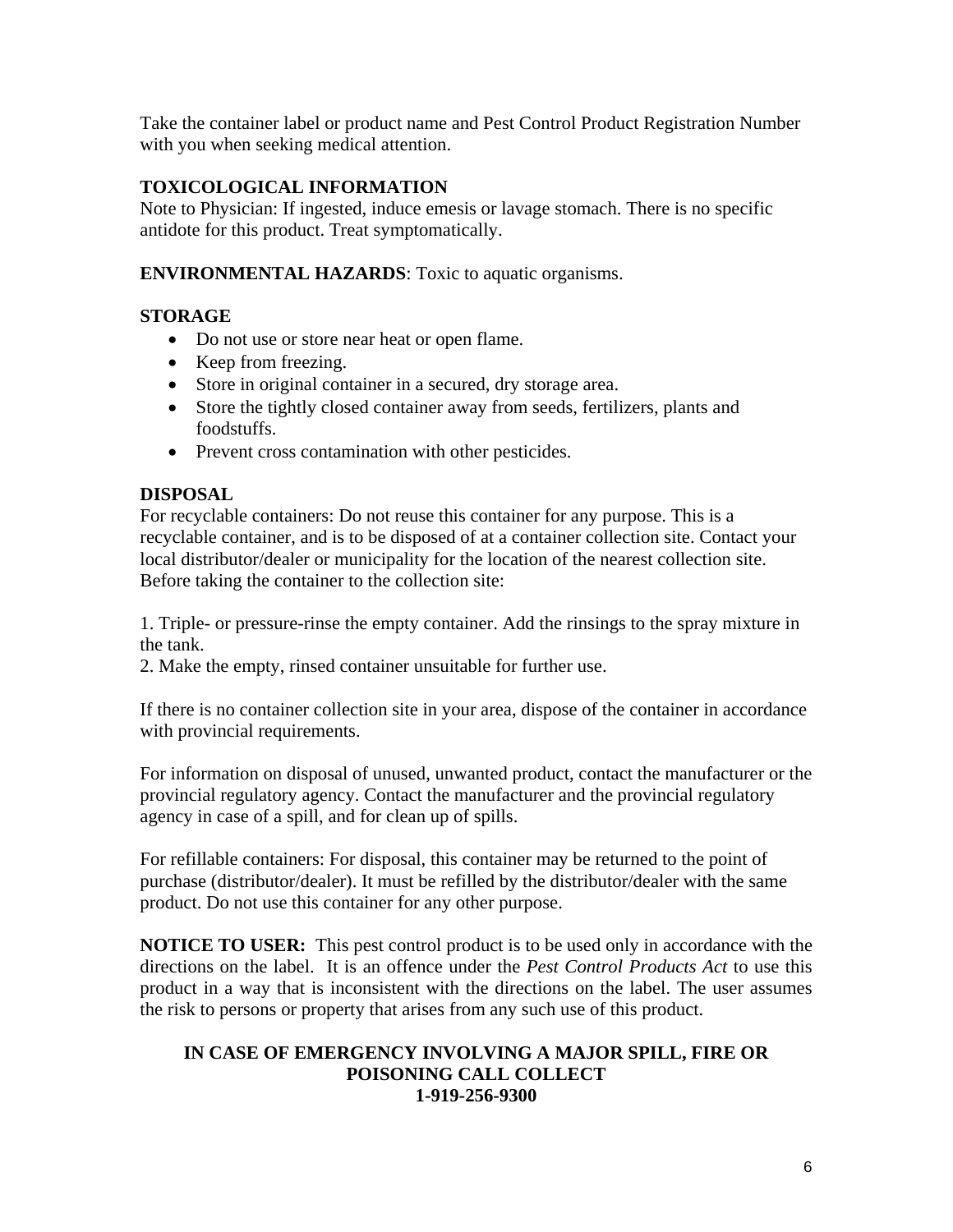## **DIRECTIONS FOR USE**

## **GENERAL INFORMATION**

QUALIPRO PROPICONAZOLE 14.3 ME is a broad spectrum systemic fungicide for use on turfgrasses for the control of dollar spot (*Sclerotinia homoeocarpa*), brown patch (*Rhizoctonia solani*), anthracnose (*Colletotrichum graminicola*), red thread (*Laetisaria fuciformis*), summer patch (*Magnaporthe poae*), leafspot and melting out (*Bipolaris spp., Drechslera spp., Helminthosporium spp.*), pink snow mold (*Microdochium nivale*), Fusarium patch (*Microdochium nivale*), gray snow mold (*Typhula spp.*), and yellow patch (*Rhizoctonia cerealis*).

Do not apply this product through any type of irrigation system.

DO NOT apply directly to aquatic habitats (such as lakes, rivers, sloughs, ponds, coulees, prairie potholes, creeks, marshes, streams, reservoirs and wetlands) and estuarine / marine habitats. DO NOT contaminate water by cleaning of equipment or disposal of waste.

#### **Mixing Instructions**

#### QUALIPRO PROPICONAZOLE 14.3 ME Only

Fill the spray tank 1/2-3/4 full with water. Add the proper amount of QUALIPRO PROPICONAZOLE 14.3 ME and then add the rest of the water. Provide sufficient agitation during mixing and application to maintain a uniform emulsion.

#### Tank Mixtures - Pesticides

QUALIPRO PROPICONAZOLE 14.3 ME can be tank mixed with **ONLY ONE** of the following partners: DACONIL® 2787 Flowable Fungicide or HERITAGE® Fungicide or Primo MAXX® Turf Growth Regulator. Read the label of DACONIL 2787 Flowable Fungicide or HERITAGE Fungicide or Primo MAXX Turf Growth Regulator and follow the precautionary statement, directions for use (rates, diseases controlled and application intervals) and other restrictions.

- Always check the compatibility of a QUALIPRO PROPICONAZOLE 14.3 ME tank mix using a jar test with proportionate amounts of QUALIPRO PROPICONAZOLE 14.3 ME or DACONIL 2787 Flowable Fungicide or HERITAGE Fungicide or Primo MAXX Turf Growth Regulator, and the water, before mixing in the spray tank.
- Provide sufficient jet or mechanical agitation during filling and application to keep the tank mix uniformly suspended.
- Fill tank at least 1/2 full of clean water.
- If using HERITAGE Fungicide as a tank mix partner add HERITAGE Fungicide first then add QUALIPRO PROPICONAZOLE 14.3 ME next.
- If using DACONIL 2787 Flowable Fungicide or Primo MAXX Turf Growth Regulator as the tank mix partner, add QUALIPRO PROPICONAZOLE 14.3 ME first then DACONIL 2787 Flowable Fungicide or Primo MAXX Turf Growth Regulator next.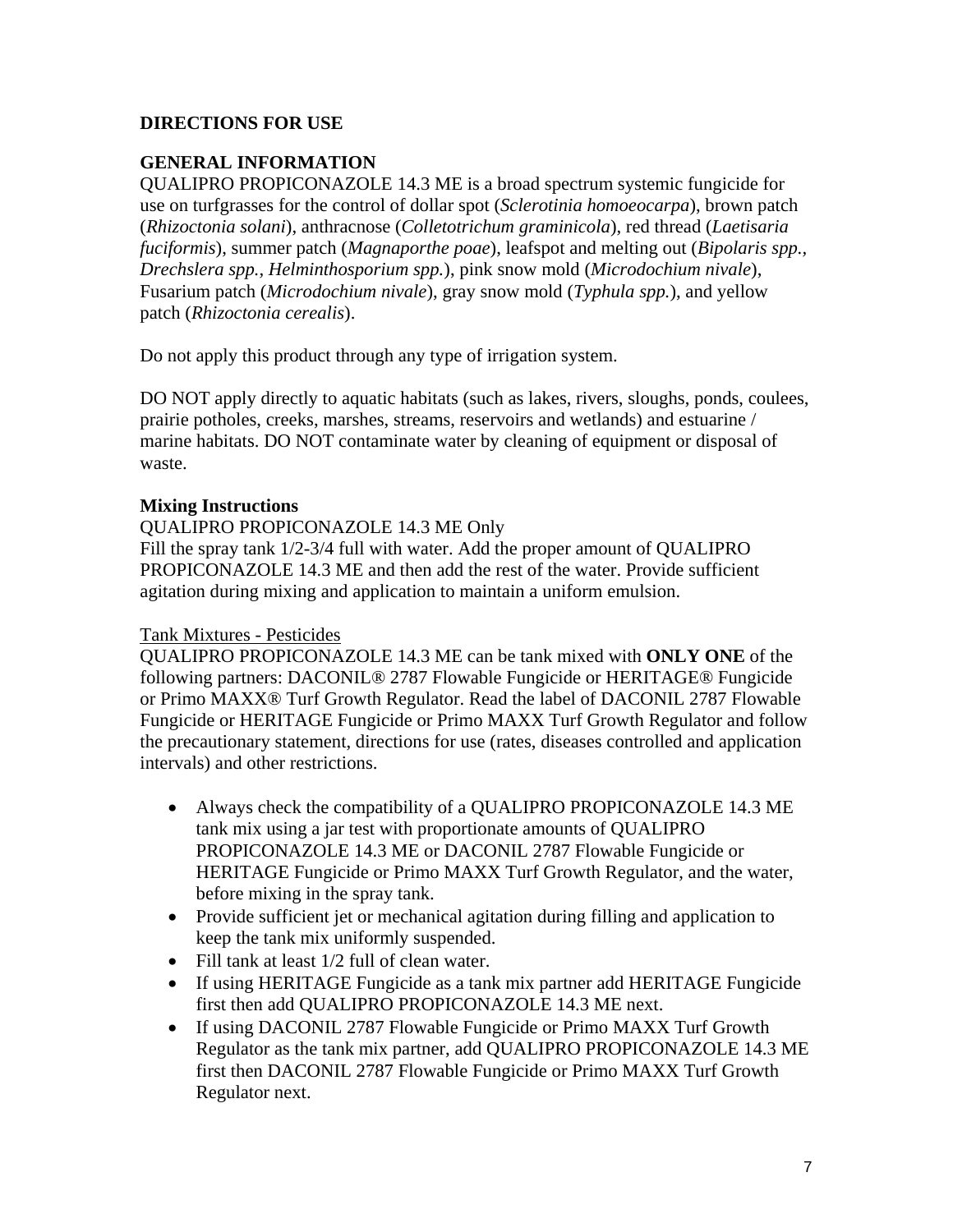• Do not leave tank mix combinations in the spray tank for prolonged periods without agitation. Mix and apply them the same day.

## **TURFGRASS DISEASE CONTROL**

- USE QUALIPRO PROPICONAZOLE 14.3 ME IN A PREVENTATIVE DISEASE CONTROL PROGRAM.
- Apply in sufficient water to ensure thorough coverage (3 to 15L per 100 sq. metres).
- Apply after mowing OR allow sprayed area to completely dry before mowing.
- For control of foliar diseases, allow sprayed area to completely dry before irrigation.
- For control of soil-borne diseases, apply QUALIPRO PROPICONAZOLE 14.3 ME in higher spray volumes (13-21 litres of water per 100 sq. metres). If this is not possible, then QUALIPRO PROPICONAZOLE 14.3 ME can be watered in after application (0.60 cm of water prior to drying of the spray application).
- Under conditions optimum for high disease pressure, use the higher rate and the shorter interval.
- For optimum turf quality and disease control, use QUALIPRO PROPICONAZOLE 14.3 ME in conjunction with turf management practices that promote good plant health and optimum disease control.
- Evaluate spray additives prior to use. Label directions are based on data obtained with no additives.
- Before use of any fungicide, proper diagnosis of the organism causing the disease is important. Use of diagnostic kits or other means of identification of the disease organism is essential to determine the best control measures.
- When treating greens, always treat aprons and fairway approaches.
- Do not apply more than 473 mL/100m2/year.

**NOTE:** Do not graze animals on treated areas. Do not feed clippings from treated areas to livestock or poultry.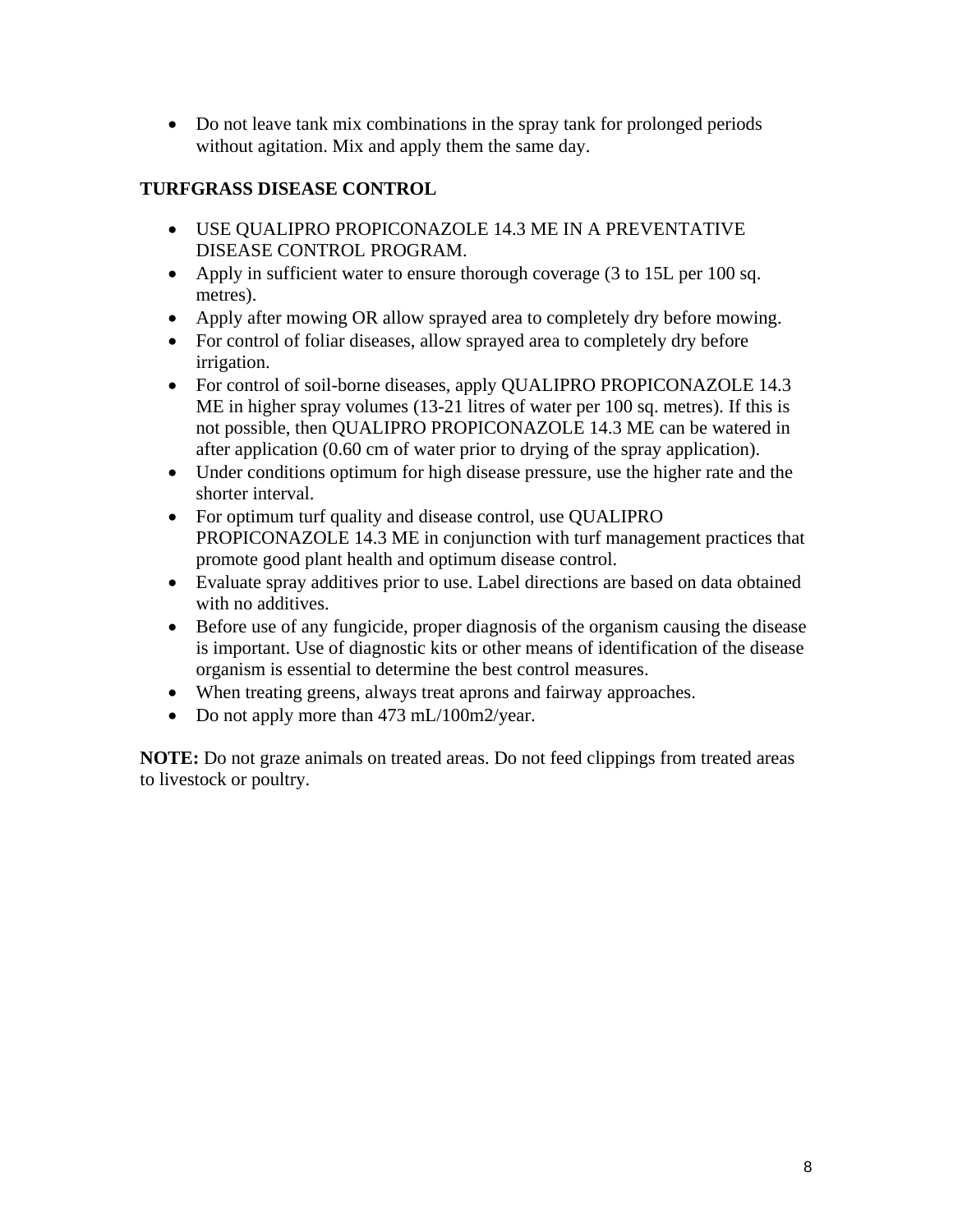## **TURFGRASS – SPRAY SCHEDULE**

| <b>Disease</b>                | <b>Rate of QUALIPRO</b><br><b>PROPICONAZOLE</b><br>14.3 ME (mL per<br>100 Sq. Metres) | <b>Application</b><br>Interval/<br><b>Duration of</b><br>Control* | <b>Instructions</b>                                                                                                                                                                                                                                                                                                                                                                                                                                                                                                   |
|-------------------------------|---------------------------------------------------------------------------------------|-------------------------------------------------------------------|-----------------------------------------------------------------------------------------------------------------------------------------------------------------------------------------------------------------------------------------------------------------------------------------------------------------------------------------------------------------------------------------------------------------------------------------------------------------------------------------------------------------------|
| Dollar Spot                   | $26 - 51$                                                                             | 21-28 days                                                        | Apply QUALIPRO PROPICONAZOLE 14.3<br>ME during periods of humid, warm days and<br>cool nights that result in heavy dew formation.<br>Nitrogen deficiency and drought stress also<br>promote the disease.<br>1) QUALIPRO PROPICONAZOLE 14.3 ME<br>Fungicide can be tank-mixed (see mixing<br>instructions) with DACONIL 2787 Flowable<br>Fungicide or HERITAGE Fungicide.<br><b>OR</b><br>2) Rotated with fungicides which have a<br>different mode of action.<br>Do not apply more than 6 applications per<br>season. |
| Anthracnos<br>e               | $26 - 51$                                                                             | 21 days                                                           | Apply when warm, humid weather conditions<br>occur. Areas of compaction, poor soil drainage,<br>excess thatch, or with large amounts of Poa<br>annua favour the development of anthracnose.<br>Do not apply more than 3 applications per<br>season.                                                                                                                                                                                                                                                                   |
| Red Thread                    | 51                                                                                    | 14 days                                                           | Apply when cool, wet conditions occur.<br>Prolonged periods of high humidity air favour<br>the development of the disease.<br>Do not apply more than 3 applications per<br>season.                                                                                                                                                                                                                                                                                                                                    |
| <b>Brown</b><br>Patch         | 51-103                                                                                | 14 days                                                           | Apply QUALIPRO PROPICONAZOLE 14.3<br>ME preventively when conditions favour disease<br>development<br>(high surface moisture or humidity and warm<br>night temperatures). Use the higher rate under<br>severe disease pressure. Do not apply<br>QUALIPRO PROPICONAZOLE 14.3 ME if<br>disease symptoms are<br>present.<br>Do not apply more than 6 applications per<br>season.                                                                                                                                         |
| Leaf Spot<br>& Melting<br>Out | 51-103                                                                                | 14 days                                                           | Under light to moderate disease pressure, apply<br>QUALIPRO PROPICONAZOLE 14.3 ME to<br>reduce the severity<br>of leaf spot and melting out caused by Drechslera<br>spp. (Helminthosporium) pathogens.<br>Do not apply more than 3 applications per<br>season.                                                                                                                                                                                                                                                        |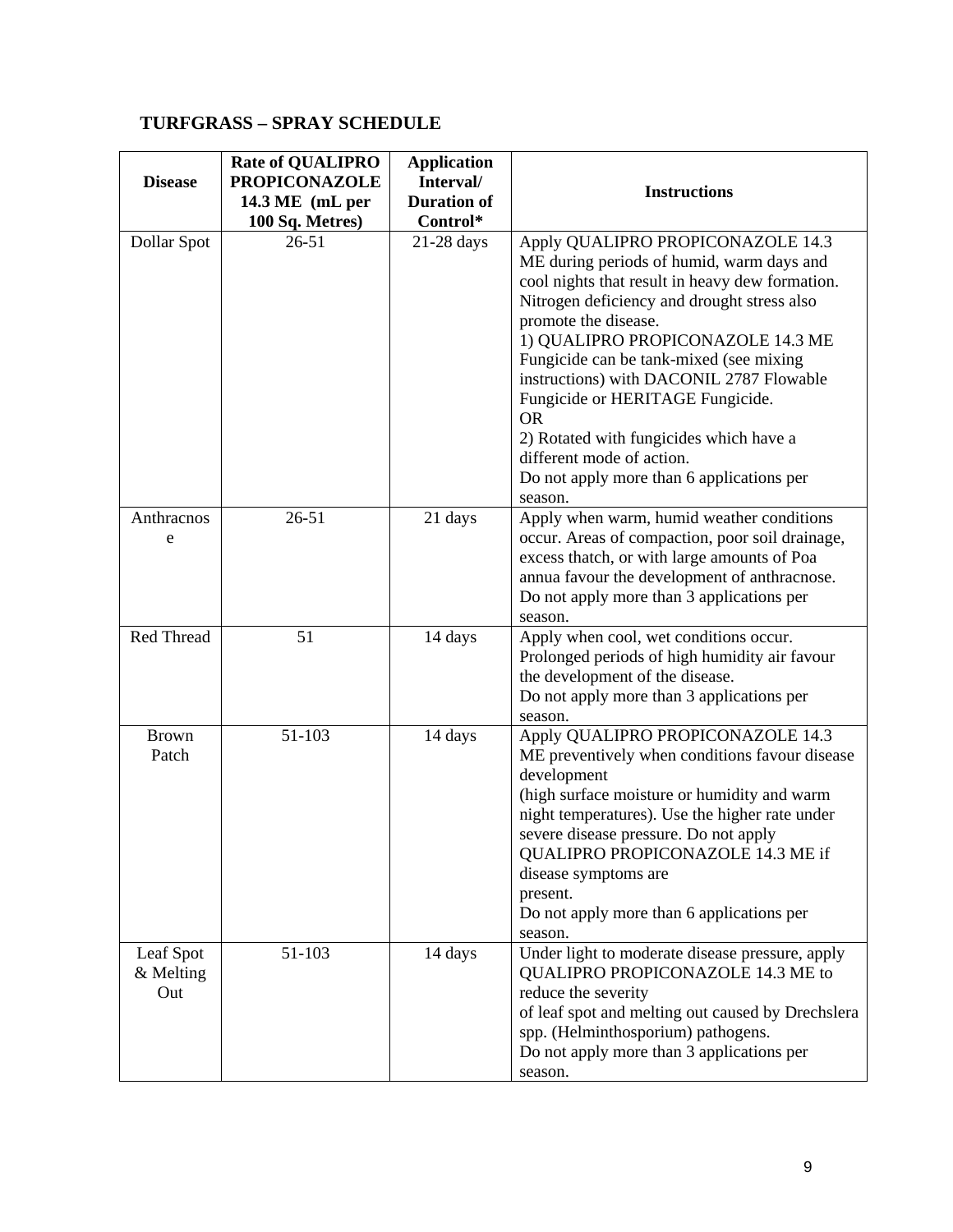| Summer    | 103    | 30 days   | Apply QUALIPRO PROPICONAZOLE 14.3                  |
|-----------|--------|-----------|----------------------------------------------------|
| Patch     |        |           | ME on a preventative basis. The first application  |
|           |        |           | should be when the soil temperature is greater     |
|           |        |           | than 16°C at a 5 cm depth for 4 consecutive days   |
|           |        |           | with a second application 30 days later. A third   |
|           |        |           | application may be required if hot, humid          |
|           |        |           | weather occurs. Apply QUALIPRO                     |
|           |        |           | PROPICONAZOLE 14.3 ME with 13-21 L of              |
|           |        |           | water per 100 sq. metres.                          |
|           |        |           | Do not apply more than 3 applications per          |
|           |        |           | season.                                            |
| Gray and  | 206    | Late Fall | Apply one application in the late fall before snow |
| Pink      |        |           | cover. Do not apply on top of snow or when the     |
| Snow Mold |        |           | temperature is below 0°C.                          |
|           |        |           | Do not apply more than 1 application per season.   |
| Fusarium  | 51-103 | 30 days   | Apply QUALIPRO PROPICONAZOLE 14.3                  |
| Patch     |        |           | ME in the fall or early spring during cool, wet    |
|           |        |           | weather. Use the high rate only under high         |
|           |        |           | disease pressure.                                  |
|           |        |           | Do not apply more than 2 applications per          |
|           |        |           | season.                                            |
| Yellow    | 77-103 |           | Apply one application in the late fall before snow |
| patch     |        |           | cover. Do not apply on top of snow.                |
|           |        |           | Do not apply more than 1 application per season.   |

\*Expected length of control when used in a preventative disease control program. **Resistance-Management Statement**

#### For resistance management, please note that QUALIPRO PROPICONAZOLE 14.3 ME contains a Group 3 fungicide. Any fungal population may contain individuals naturally resistant to QUALIPRO PROPICONAZOLE 14.3 ME and other group 3 fungicides. A gradual or total loss of pest control may occur over time if these fungicides are used repeatedly in the same fields. Other resistance mechanisms that are not linked to site of action but specific for individual

chemicals, such as enhanced metabolism, may also exist. Appropriate resistance management strategies should be followed.

To delay fungicide resistance:

- Where possible, rotate the use of QUALIPRO PROPICONAZOLE 14.3 ME or other group 3 fungicides with different groups that control the same pathogens.
- Avoid application of more than the maximum number listed in the label and consecutive sprays of QUALIPRO PROPICONAZOLE 14.3 ME or other fungicides in the same group in a season.
- Use tank mixtures with fungicides from a different group when such use is permitted.
- Fungicide use should be based on an IPM program that includes scouting, historical information related to pesticide use and crop rotation and considers cultural, biological and other control practices.
- Monitor treated fungal populations for resistance development.